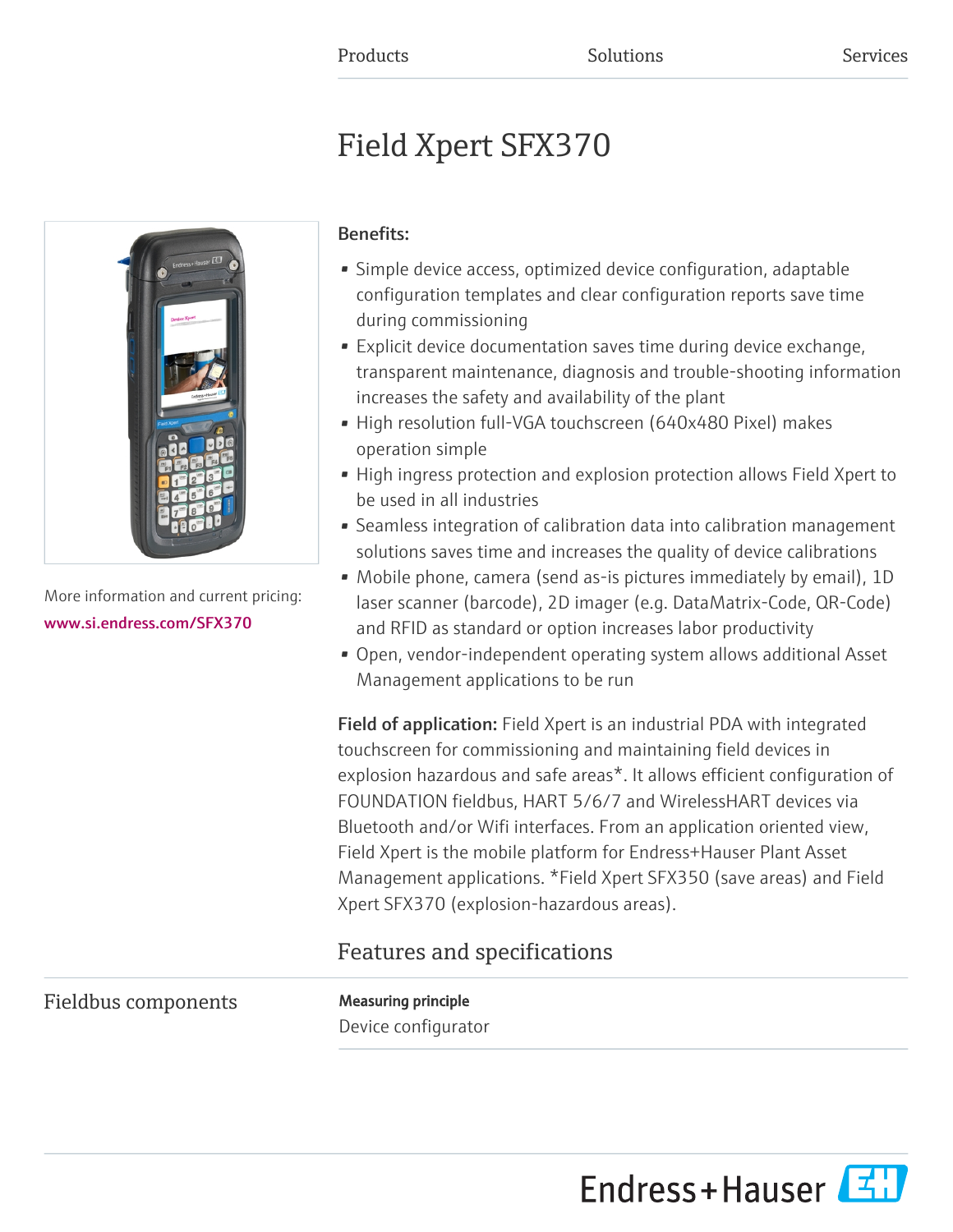# Fieldbus components Function

Ruggedized mobile computer (PDA) for commissioning and maintenance of field devices. Efficient device configuration and device diagnostics for HART and FOUNDATION fieldbus devices in Ex- and Non Ex-areas.

#### CPU

OMAP Multi Core Processor 1GHz

#### **Memory**

512 MB RAM, 1 GB Flash Memory, 16 GB Micro-SD Card (up to 32 GB possible)

#### Power supply

Lithium-ion battery, IEEE 1725 (removable, rechargeable), 3,7 V,4000 mAh

#### Dimensions (WxHxD)

Standard: 225 mm x 85 mm x 58 mm (8,8" x 3,3" x 2,3") With optional head module: 249 mm x 85 mm x 58 mm (9,8" x 3,3" x 2,3")

#### Screen size

High resolution 3.5 inches touchscreen display, Gorilla glass protected, ambient light sensor, LED backlight, automatic screen rotation (accelerometer).

#### Resolution

VGA (640 x 480 pixels), 65.536 colors

#### Communication interface

- USB
- Wireless LAN
- Bluetooth
- Infrared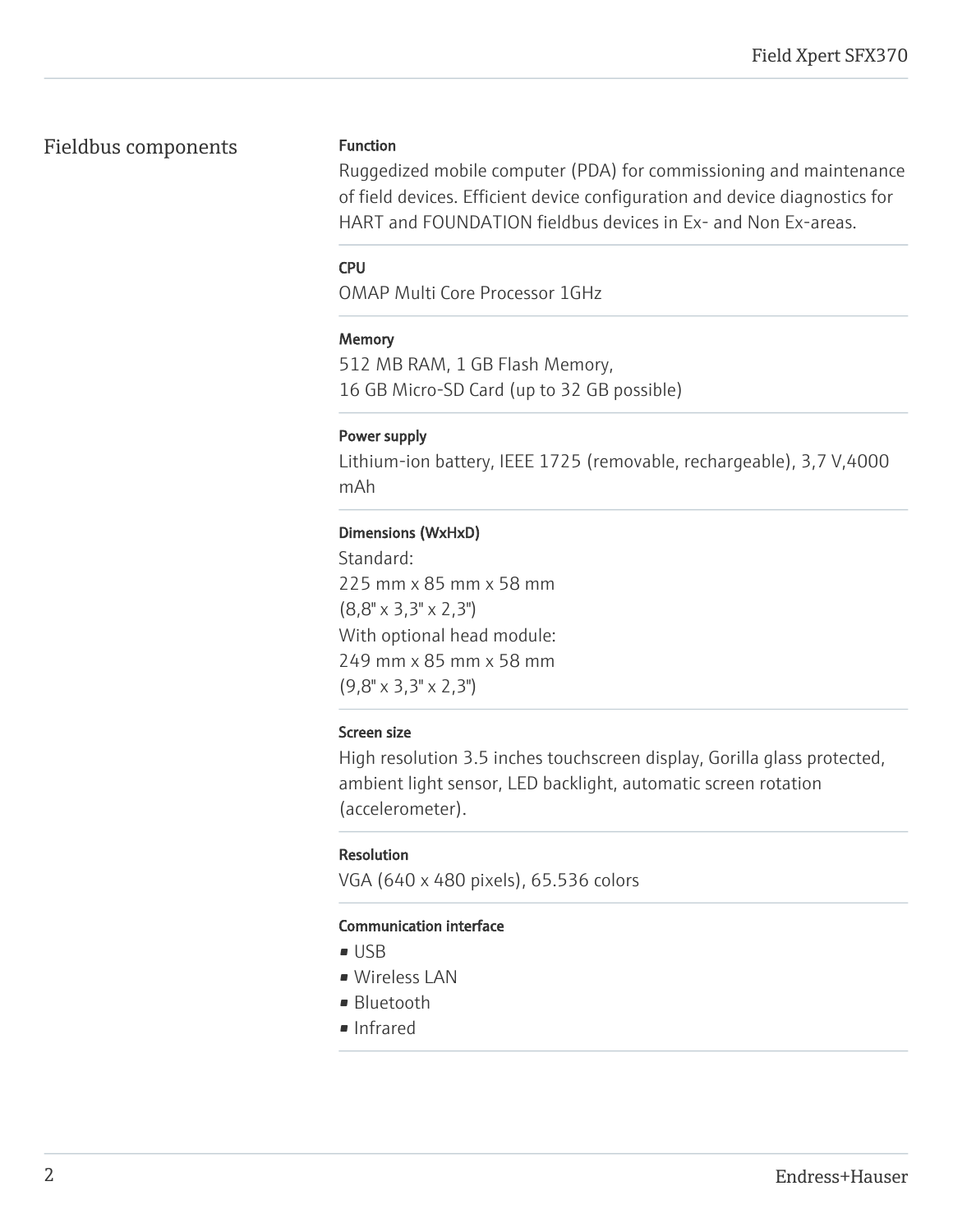# Fieldbus components

#### Operation

Operating system: Microsoft Windows Embedded Handheld 6.5.3, German or English (depending on the order)

#### Configuration

Configuration software:

- Device Xpert HART
- Device Xpert FOUNDATION fieldbus

#### Optional

- Wireless WAN
- GPS